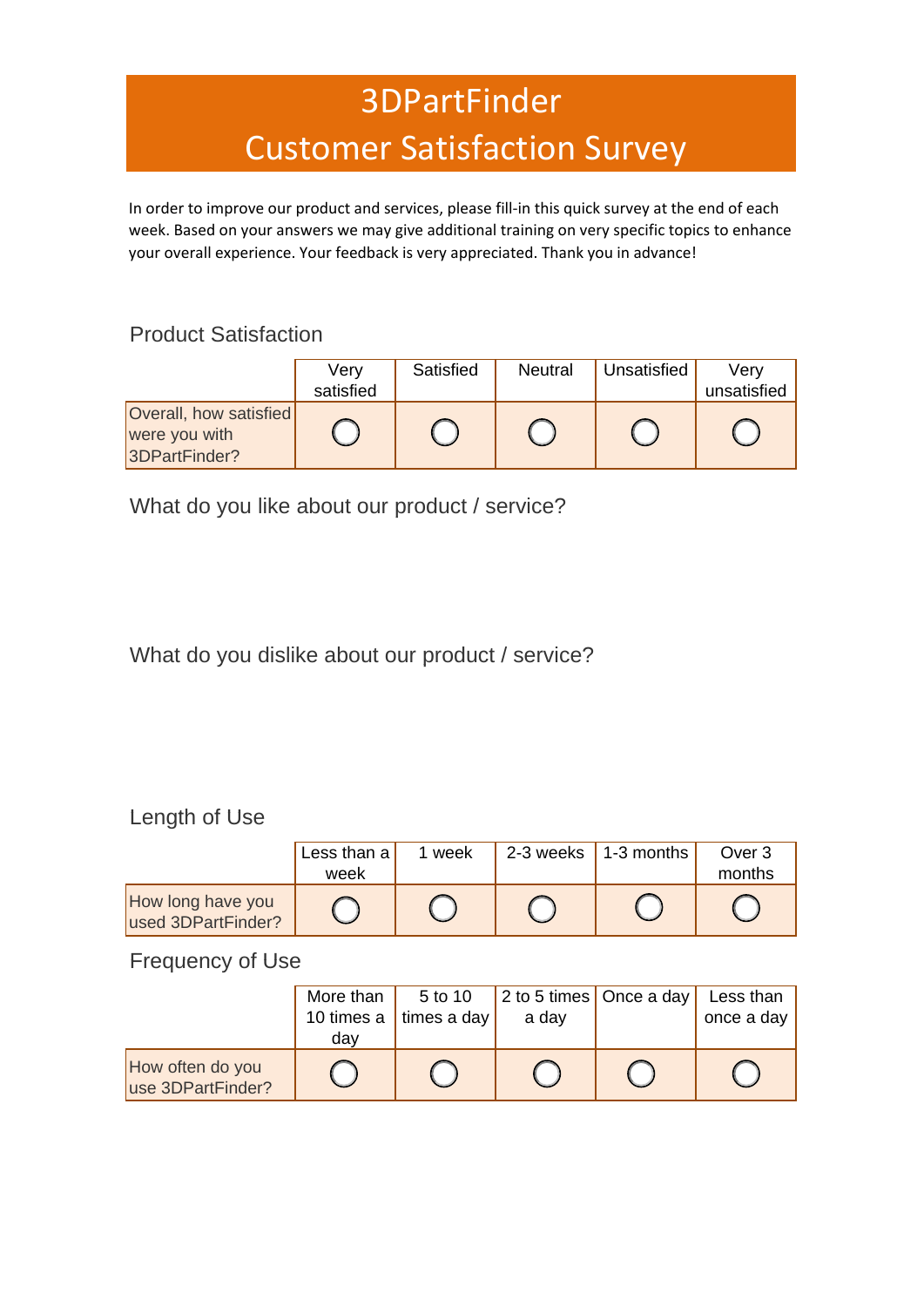|                                                                      | Very<br>satisfied | Satisfied | <b>Neutral</b> | Unsatisfied | Very<br>unsatisfied |
|----------------------------------------------------------------------|-------------------|-----------|----------------|-------------|---------------------|
| Launch search from<br>existing model                                 |                   |           |                |             |                     |
| Launch search from<br>a rough 3D model                               |                   |           |                |             |                     |
| Method to display<br>results by similarity in<br><b>CAD</b> assembly |                   |           |                |             |                     |
| I trust the results                                                  |                   |           |                |             |                     |
| Accuracy to identify<br>duplicates                                   |                   |           |                |             |                     |
| Search speed to find<br>similar parts                                |                   |           |                |             |                     |
| Are the search<br>results pertinent?                                 |                   |           |                |             |                     |
| Overall performance<br>satisfaction                                  |                   |           |                |             |                     |

Rate your satisfaction level for the following aspects of 3DPartFinder

What are the primary functions to improve?

What other functionality would you like to see in 3DPartFinder?

Is it the first time you try a geometric search engine?

| Yes | No |
|-----|----|
|     |    |

If no, which product did you used?

Recommend to Others and Future Use

|                                                                                           | Definitely | Probably | Not sure | Probably<br>not | Definitely<br>not |
|-------------------------------------------------------------------------------------------|------------|----------|----------|-----------------|-------------------|
| Would you<br>recommend<br>3DPartFinder to<br>colleagues/contacts<br>within your industry? |            |          |          |                 |                   |
| Would you use<br>3DPartFinder in the<br>future?                                           |            |          |          |                 |                   |